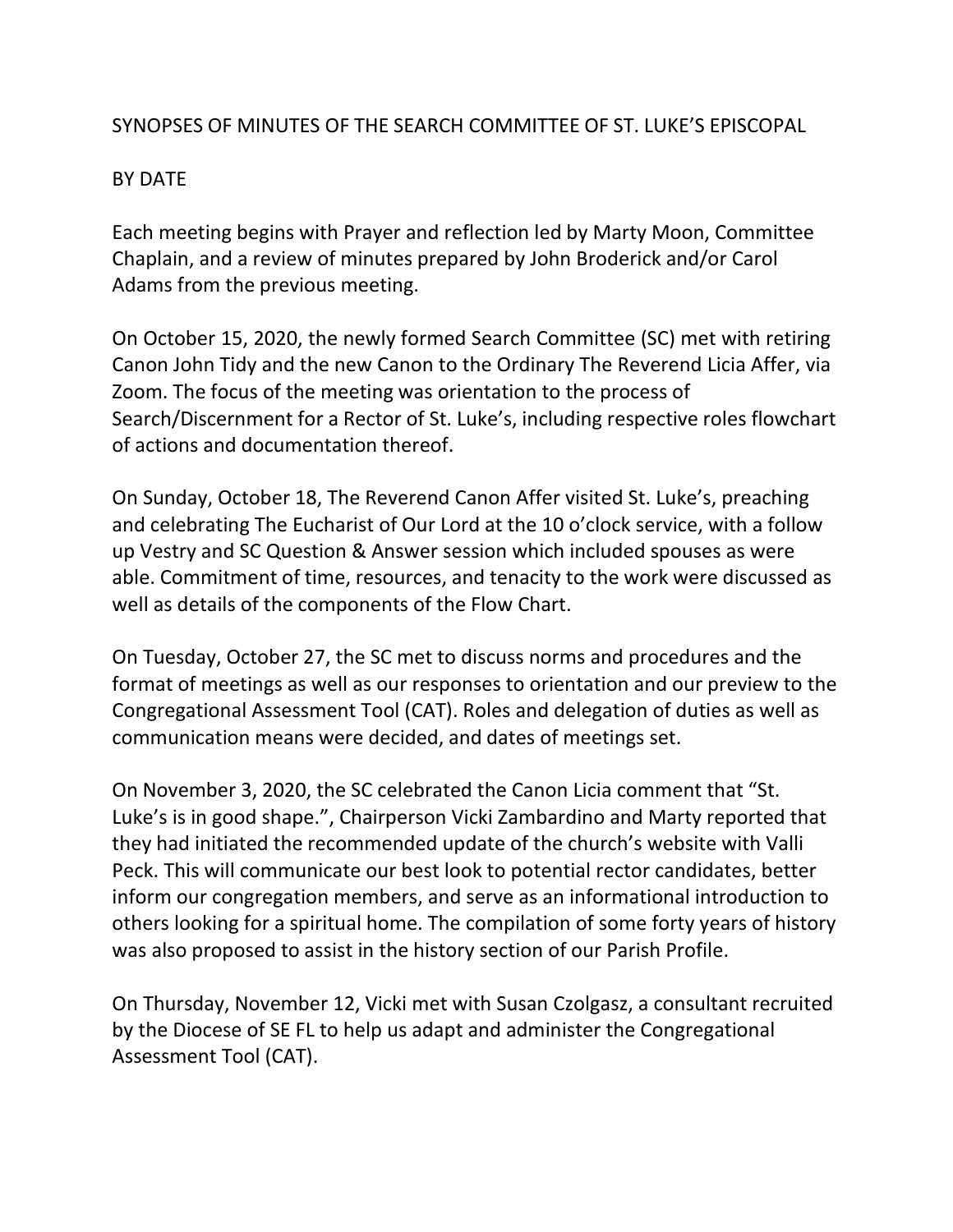On Tuesday, November 17, the SC met to receive orientation to the CAT, and to be able to ask questions, strategize some adaptations specific to St. Luke's, and plan how to "roll out" the questionnaire to parishioners. The goal of the CAT is to gather information related to experiences, perceptions, and aspirations of the congregation. (Details in full-length minutes of November 17, 2020.)

On Tuesday, November 24, the SC met to focus on the modules of the CAT and the questions therein. We chose eleven questions to be added to 85 standard questions of the CAT, as instructed by our consultant. They include: Transition Module: Q#7 and Q#8; Critical Ability Module: Q#1; Strategic Planning Module: Q# 4; Communication Module: Q#1, #3, #4, and #6; Worship Experience Module: Q#3, #4, and #7.

On Monday, November 30, the SC met and received feedback from our consulting firm that we should eliminate one of our chosen questions, thereby retaining ten. The SC then discussed the eight narrative questions on page 5 of the Community Ministry Profile.

On Tuesday, December 8, 2020, the SC began the process of working with Holy Cow Consulting in setting up the Congregation Assessment Tool (CAT) for St. Lukes. We reviewed the narrative questions of The Community Ministry Profile Worksheet and made some changes and additions. Marty reported on the compilation of the parish history, which will be the first part of our St. Luke's Parish Profile.

On Tuesday December 15, 2020, the SC approved the narrative questions to be included in the Community Ministry Profile Worksheet. Vicki reported that she had been meeting with various persons at Holy Cow regarding the CAT and a meeting had been scheduled with the Vestry on Friday, December 18, 2020, to obtain authorization to move forward with administering the CAT to the congregation on an individual basis. It was determined the CAT would be available to the congregation to submit their input in the January/February timeframe. Marty continues working on the history of the parish which will be included in the Paris Profile Document.

On Tuesday December 29, 2020, the SC reviewed a letter that Senior Warden Laurel Gallivan will send to the congregation concerning the upcoming year,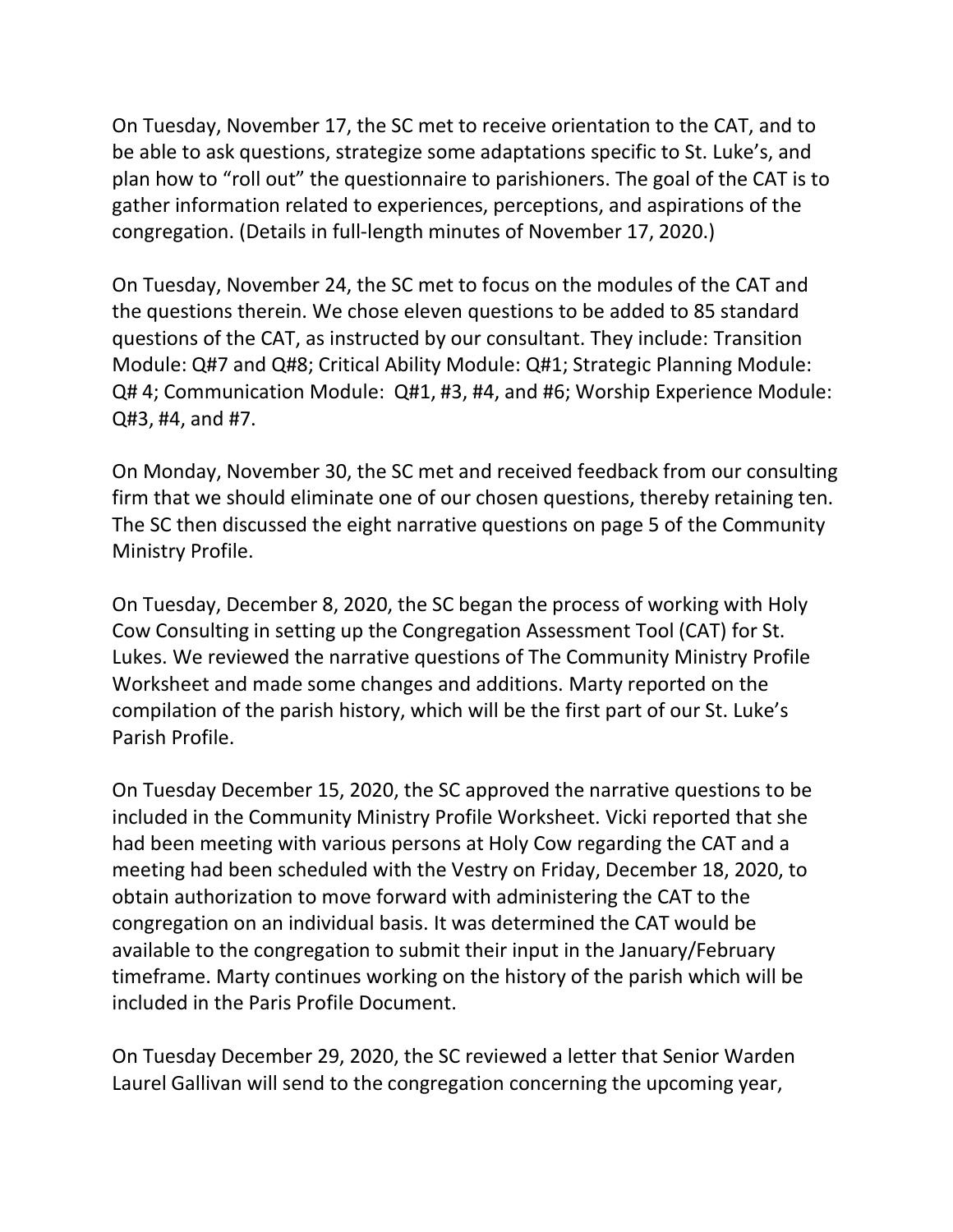including the SC work on the administering of the CAT. Vicki is working on the order form to Holy Cow for the CAT. It was agreed that the CAT should be available for the Vestry and SC as early as January 8, 2021 and no later than January 11, and, for the congregation January 18 to February 8. Marty then gave an update on the parish history. It was determined the top priority was the taking, planning for the parish to take, and promoting the CAT. Also, the completion and entering by computer of the Community Ministry Portfolio Worksheet. Work will continue on the Parish Profile realizing that several items remain outstanding before it can be completed.

On Tuesday, January 5, 2021, Marty updated the committee on the Parish History. Jeff Alexander had reviewed the draft of the history and made some suggestions. Vicki provided a link for the SC members to take the CAT, and also provided the same link to Laurel Gallivan so that members of the Vestry may also take it. The parish community will be invited to take the CAT between January 15 and February 7<sup>th</sup>. Accommodations have been made to assist members of the congregation without access to computers. Vicki indicated she would be submitting, to the Diocese, the Community Ministry Profile Worksheet. John Broderick will update the Parish Profile and distribute to the SC before the next meeting.

On Tuesday, January 12, Vicki submitted the Holy Cow Consultants' the St. Luke's Church Data Sheet. Vicki will consult with Canon Affer on submitting the Ministry Profile Document to the Diocese. The SC also worked on the Parish Profile and will continue working on this, showing the results of the CAT. Information regarding the CAT has been provided to the congregation during the services and in the bulletin. The SC was tasked to look at the church website which is being revised. Carol, John and Vicki will work on a summary of what the SC has accomplished as of December 31, 2020. This will be included in the Parish Annual Report.

On Tuesday, January 19, 2021, Vicki updated the SC on the Community Ministry Profile which will be input by the Diocesan Office. John Broderick will create this document once the format has been provided. There are five Episcopal Churches in southeast Florida currently looking to recruit a rector. Vicki announced that as Friday, Jan 15, 22 people had completed the CAT. Each Friday, Holy Cow will report on th number of completer questionnaires. Vicki will be available on the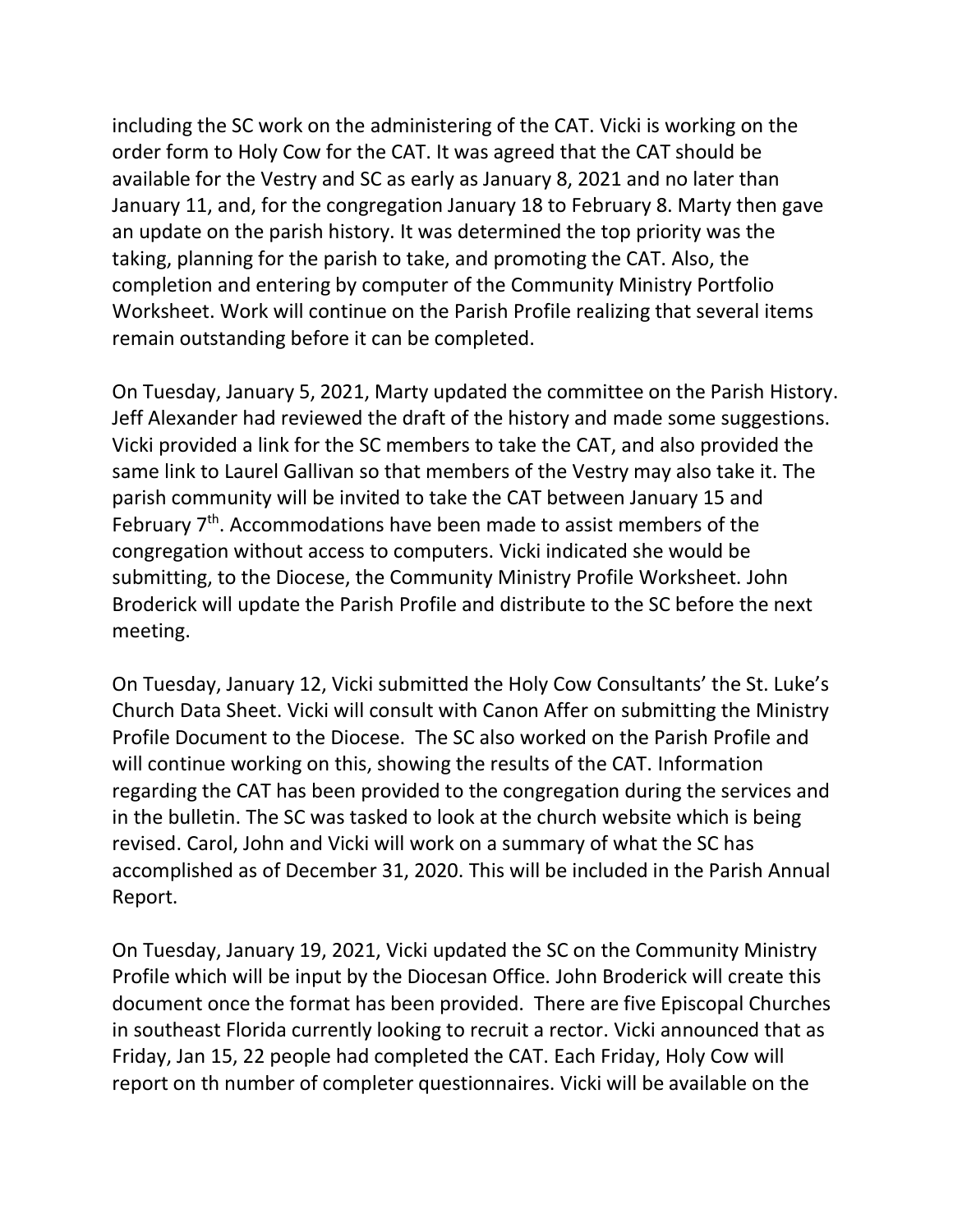24<sup>th</sup> of January at the Annual Meeting held by Zoom, to answer any questions about the SC work. We reviewed comments regarding the website. Marty will continue working on this with Valli Peck as well as a professional web designer Barry Abraham, who will examine it and give feedback. We discussed meeting with Holy Cow consultant, Susan Czolgosz, to get interpretation of the CAT. We are tentatively scheduling this for the 12<sup>th</sup> of February.

On Tuesday, February 2, 2021, the Search Committee met. Marty Moon reported on progress toward improving St. Luke's website, and Committee worked through the latest draft of the Parish Profile, focusing on the ministries, organizations, and activities section prepared by Sharron Thomas. According to Holy Cow Consulting, CAT survey participation is increasing nicely.

On Monday, February 22, Vestry and Search Committee had a joint Zoom meeting with Susan Czolgosz, Organizational Psychologist and Diocesan Consultant. This three-hour meeting was specifically for the interpretation of the results of the Congregational Assessment Tool. Please see Executive Summary of the CAT under Rector Search Tab of the St. Luke's Website for the Interpretation results.

On Wednesday, February 24, Marty Moon, Valli Peck and Vicki Zambardino met by Zoom with Barry Abraham of Brickway, LLC, Web Management for our website revamp. Discussion centered on layout, available website programs, other church websites and possibilities for St. Luke's.

On Tuesday, March 2, 2021, the Search Committee met by Zoom. Marty Moon gave us an update on work being done on the website. A copy of the CAT Executive Summary was sent to Vicki today and was forwarded to Committee. Discussion was tabled on said Summary until next meeting to give members time to read and digest it. A lengthy discussion then ensued on the two-hour meeting with Susan Czolgosz, Consultant, on CAT results: what we liked; what was surprising; what we can take from it for our work.

On Tuesday, March 9, the Search Committee met by Zoom. Considerable time was spent on the CAT Executive Summary making corrections of fact and clarifications of wording. Executive Summary may be seen under the Rector Search Tab of the St. Luke's website. Preparation was done for our meeting with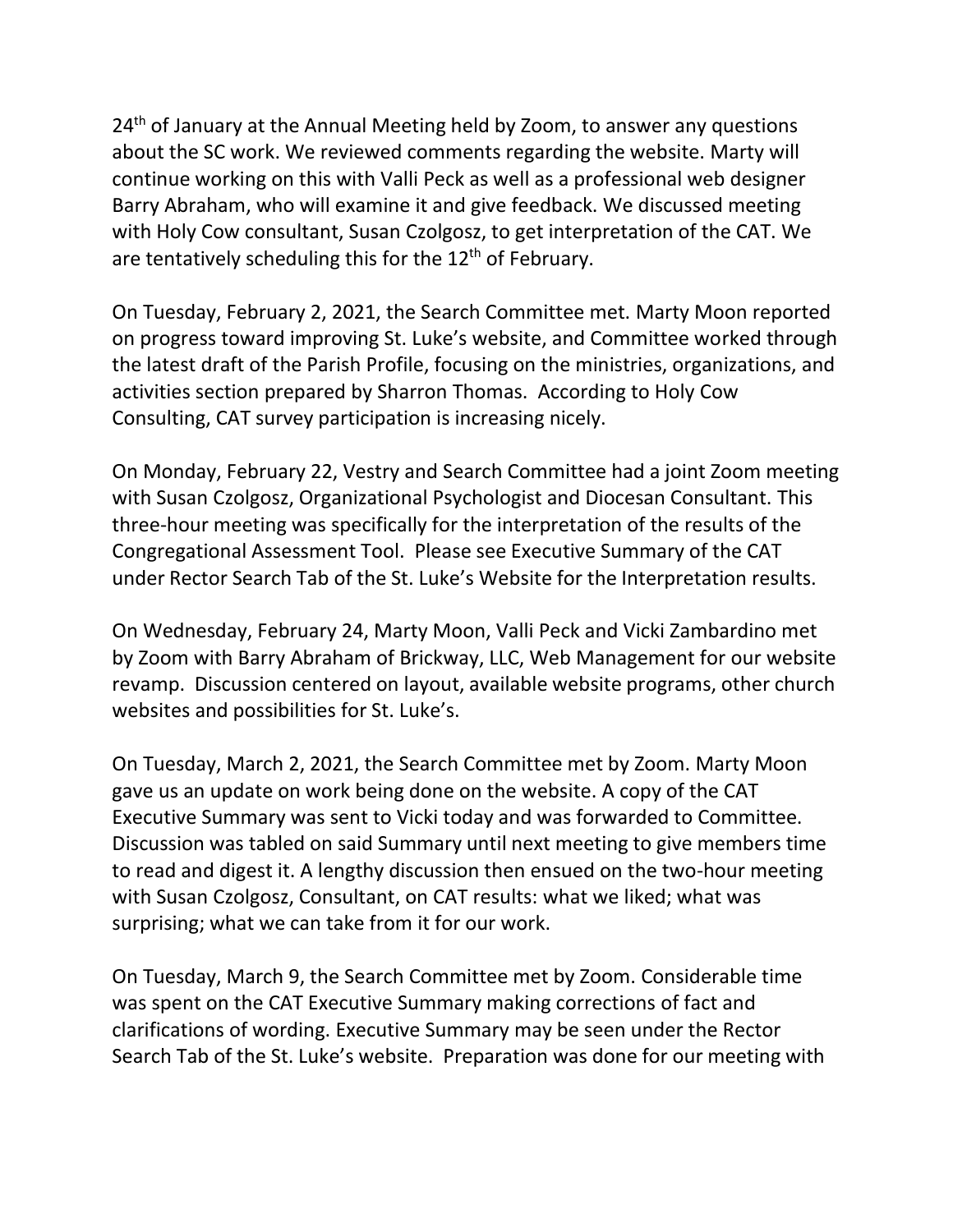Canon Licia, scheduled for Friday, March 12, to answer questions the Committee has on process going forward.

On Friday, March 12, 2021, the Search Committee met by Zoom, with The Reverend Licia Affer, Canon to the Ordinary, to seek guidance and ask specific questions on the process going forward. After Reverend Affer reiterated again that St Luke's is in very good shape, discussion focused on the following: the CAT Executive Summary, to be sent out and posted under our Rector Search tab; the Community Ministry Profile Worksheet, to be submitted by Canon Affer to the national Office of Transitional Ministry (OTM), a source of information to potential candidates; a short position posting, created by our committee to appear in multiple locations over a 2-3 month period; the vetting of candidates by the Bishop's office prior to our receiving their applications; Interview questions available from the diocesan office as a template, tailored to our needs, and the results of the CAT; Google Drive for receiving confidential information on candidates; the St. Luke's website; and, salary scales. Canon Affer led us in a closing prayer, calling on the Holy Spirit to make us stronger, patient and resilient.

On Tuesday, March 16, 2021, the committee met by Zoom. A shortened version of the Executive Summary, suggested by Canon Affer, was prepared and approved for inclusion in our Parish Profile which is now near completion. Vicki volunteered to work with Valli Peck, our office graphics designer, to add more pictures, and perhaps produce a more "pleasing to the eye" document. Marty updated the committee on the St. Luke's website progress.

On Tuesday, March 23, 2021, the Search Committee met by Zoom. Vicki reported the CAT Executive Summary will be distributed to the parish community as an attachment to a letter from Laurel Gallivan, Sr Warden. Work was done to prepare a Rector Job Description; several samples were discussed. After more research, job description will be revisited at next meeting. Marty Moon schooled us on Google Mail and Google Drive which will be necessary to receive applications confidentially. A separate meeting will be held to work on Google Drive.

On Monday, March 29, 2021, Committee members met to learn about Google Drive and Google Mail. Marty Moon prepared the session, instructed us on how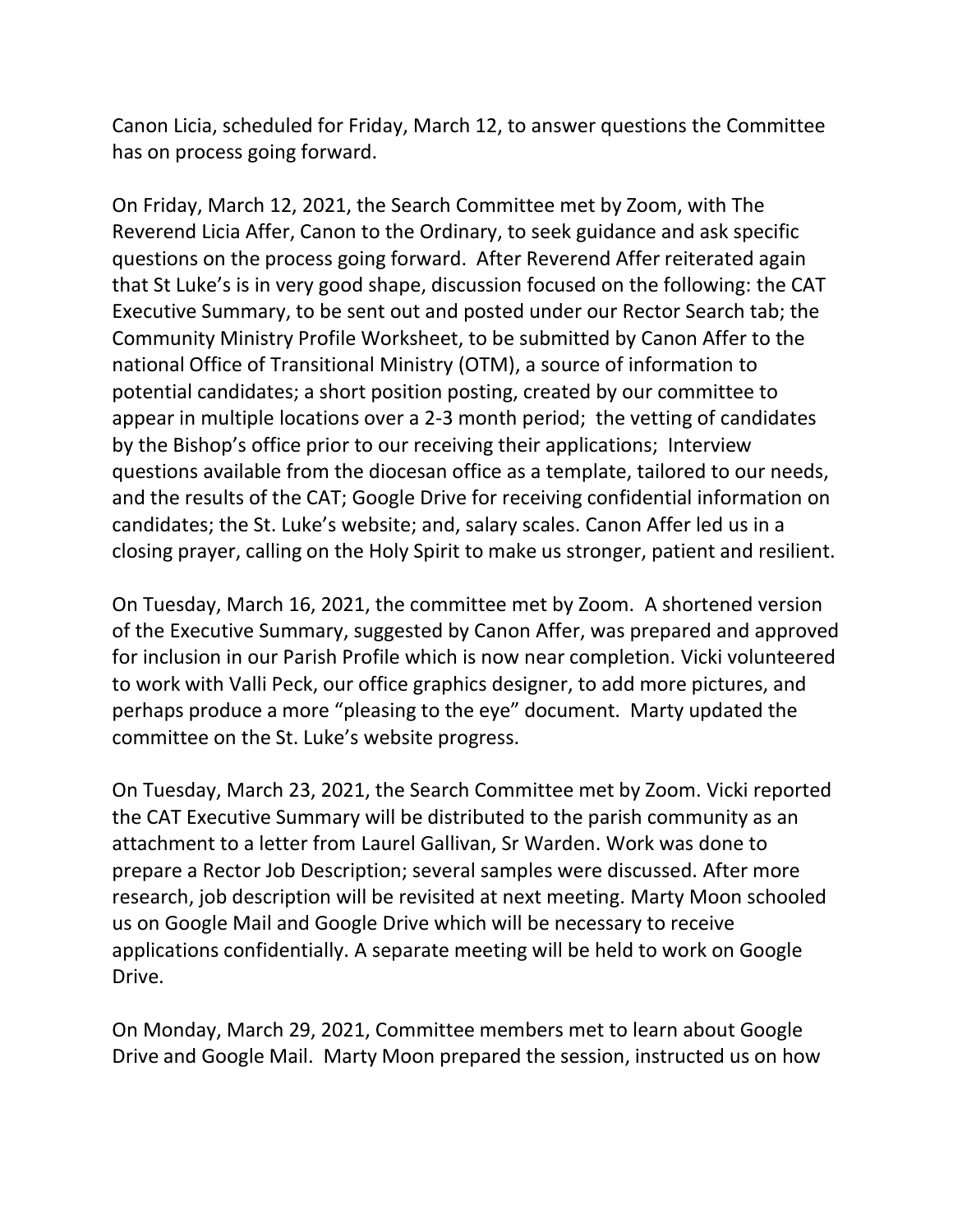to download Drive and use it. The information helped us to prepare for its future use with Diocesan documents.

On Tuesday, March 30, 2021, the Search Committee met by Zoom. Community Ministry Profile narrative questions 9, 10, and 11 were reviewed. Marty updated on Google Drive. Sharron Thomas presented the job description, a result of input from all members. Preparations for April 16 Vestry meeting were made. More pictures are being added to a final version of the Parish Profile by Valli Peck. When document is complete, copies will be sent to all Committee Members. All three documents will be presented to Vestry by April 9, for the April 16 meeting. After Vestry changes/approval, all documents will be sent to the Bishop's Office of Transition Ministry by April 20. After approval/changes by the Bishop, a posting of our Rector's position will begin nationally.

On Tuesday, April 13, 2021 the SC met and discussed the finalized Rector job description, to be presented at the upcoming Vestry meeting with the Parish Profile and the Community Ministry Profile; Vicki and Sharron will attend that meeting. The next steps for the committee are the website content, and, writing candidate interview questions from samples given by Canon Affer.

On Friday, April 16, 2021, at the Vestry meeting, Vicki presented the Parish Profile, the Community Ministry Profile and the Rector Job Description for their information. There were some suggested changes to the Community Ministry Profile and questions regarding whether/when the Vestry would meet any prospective candidates. Vicki will take those questions to Canon Affer. The Vestry was complimentary to the SC for all the good work done on these documents and agreed they should be sent to the Bishop's office.

On Tuesday, April 20, 2021 the SC reviewed and made suggested changes by the Vestry. The SC voted to send the final document to the Bishop's office on 4/21/21. Other questions from the Vestry were referred to Canon Affer, who answered promptly. Prospective candidates will meet with members of St. Luke's, in group settings later in the interview process. The next topic was the work on the interview questions by Sylvia and Sharron, they have several copies of suggested questions now, but have questions about the interview process, i.e., how long is a typical interview, and how many questions are the norm for a candidate? Vicki will clarify this with Canon Affer. The website progress was reviewed, home page is reconfigured and several new tabs have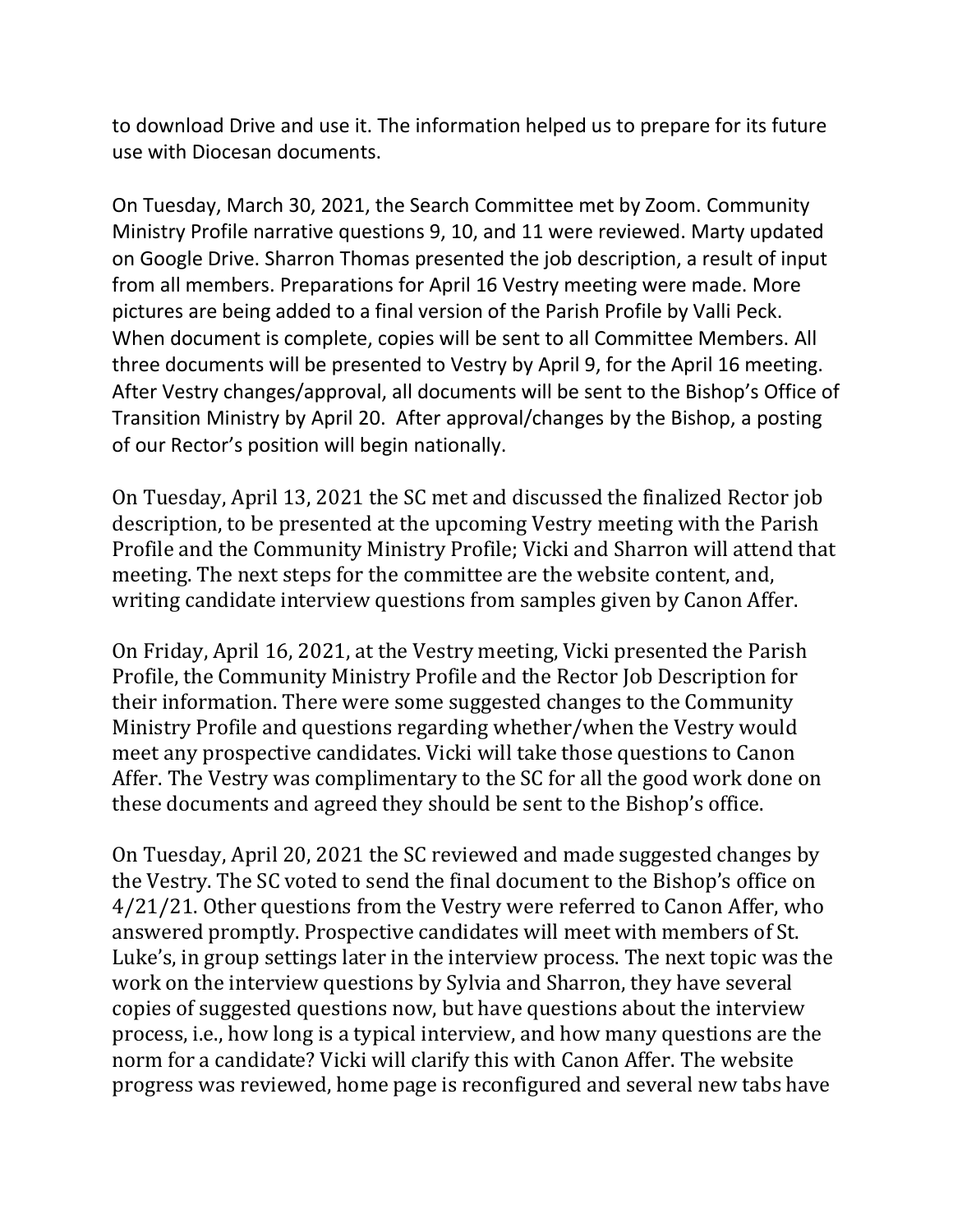been added. The new Rector Search tab will include the CAT Executive Summary, the SC minutes, and when the Bishop's office has completed its review of our documents, the Parish Profile.

On Tuesday, May 4, 2021, the committee discussed a variety of questions to be asked of prospective rector candidates during the interview process. The questions will be reviewed again at the next meeting. We are awaiting comments from the Bishop's Office regarding the Parish Profile, the Community Profile and the Rector Job Description. The committee has accepted an invitation to a Zoom meeting with the Bishop on June2, 2021 at 6:30 P.M.

On Monday, May 10, 2021, Marty Moon, Chaplain opened the meeting with prayer. The committee continued to review and discuss the interview questions to be asked of the prospective candidates. The questions were grouped into personal questions, worship, pastoral care and counseling, ministry growth, social issues, leadership/administration, and personal views and roles, And, of course, what attracted the candidate to our position at St. Luke's. The committee had an in-depth, respectful, discussion concerning an essay question. We continue to await guidance from the Bishop's Office. Canon Licia is currently on vacation and continuing education until May 20th.

On Tuesday, May 11, 2021, May 18, 2021, and May 25, 2021, the Search Committee did not meet as we were awaiting guidance from the Bishop's Office. In addition, the meeting with the Bishop which was scheduled for Wednesday, June 2, 2021 was rescheduled for Thursday, June 10, 2021 at 6:30 P.M. The Parish Profile, the Community Profile and the Rector's Job Description were sent to the Bishop's Office a second time upon their request. The new St. Luke's website is up and running. It can be found at [www.stlukesfl.org.](http://www.stlukesfl.org/) Work is still being done to complete its final look.

On June 10, 2021 the Search Committee met with Bishop Eaton on Zoom. He stated the Parish Profile was excellent however he will rearrange the order of the information and return it to the committee before posting it next week for approximately six weeks on several websites and the Episcopal news Service. He reviewed the process for potential candidates and expressed the importance of in person visits by the short list of candidates with the Search Committee, the Vestry and the staff to find the correct fit for St. Luke's. The deadline for applications can be extended if necessary.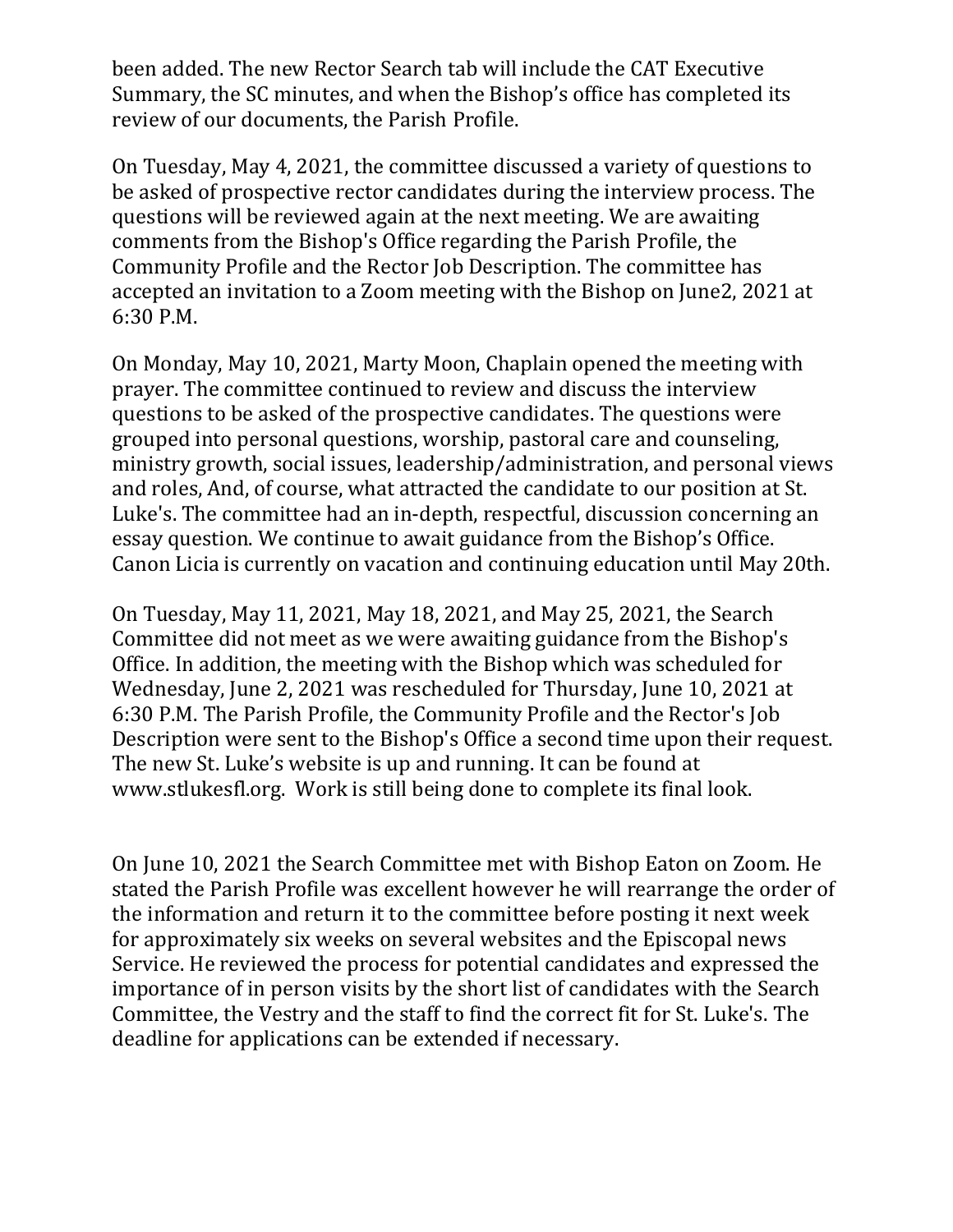On June 22, 2021 the re-organization of the Parish Profile was returned to the committee by the Bishop and his suggested changes have been made and returned to his office on June 24, 2021. The Welcome page was completed and is the opening page of the Parish Profile. Please note the Bishop's Office has limited access to email due to the closing of the office this week, June 21 and next week, June 27.

The SC did not meet on June 29.

#### Month of July

The SC did not meet on July 6 or July 13, however, during that time the SC, the Finance Committee, the Vestry and the Diocese had approved the compensation package for our new Rector. Our Parish Profile has been posted by the Bishops' Office on job websites with our website listed for applicants to review. It has also been listed in the Episcopal News Service. All applicants will be vetted by the Diocese and forwarded to the SC for review.

The Search Committee did not meet on July 20 and July 27, however, the Vestry and the Finance Committee approved an expenditure of \$449.00 to renew the add for a Rector for one month in The Episcopal News Service which had run out after being posted without charge for two weeks. The cost of the add was off-set by a thankful donation of \$250.00 from a generous parishioner.

# Months of August and September 2021

No meetings took place in August or September as we were awaiting communication from the Bishop's Office.

# Month of October 2021

The Search Committee met on October 18, 2021 to prepare for a meeting with Canons Licia and Jason and the Vestry scheduled for October 29, 2021 to discuss finances, formulate some questions and discuss options regarding St. Luke's. At this time there are five to six applicants for Rector however not all have been vetted yet.

On October 29, 2021 a joint meeting was held between the Vestry, the Search Committee and Canon's Affer and Roberson and Susan Czolgosz. Due to the inability of St. Luke's to financially sustain a full time Rector several options were presented by the Canons. After many questions and answers and a great deal of discussion, the Vestry voted to accept the option of a "shared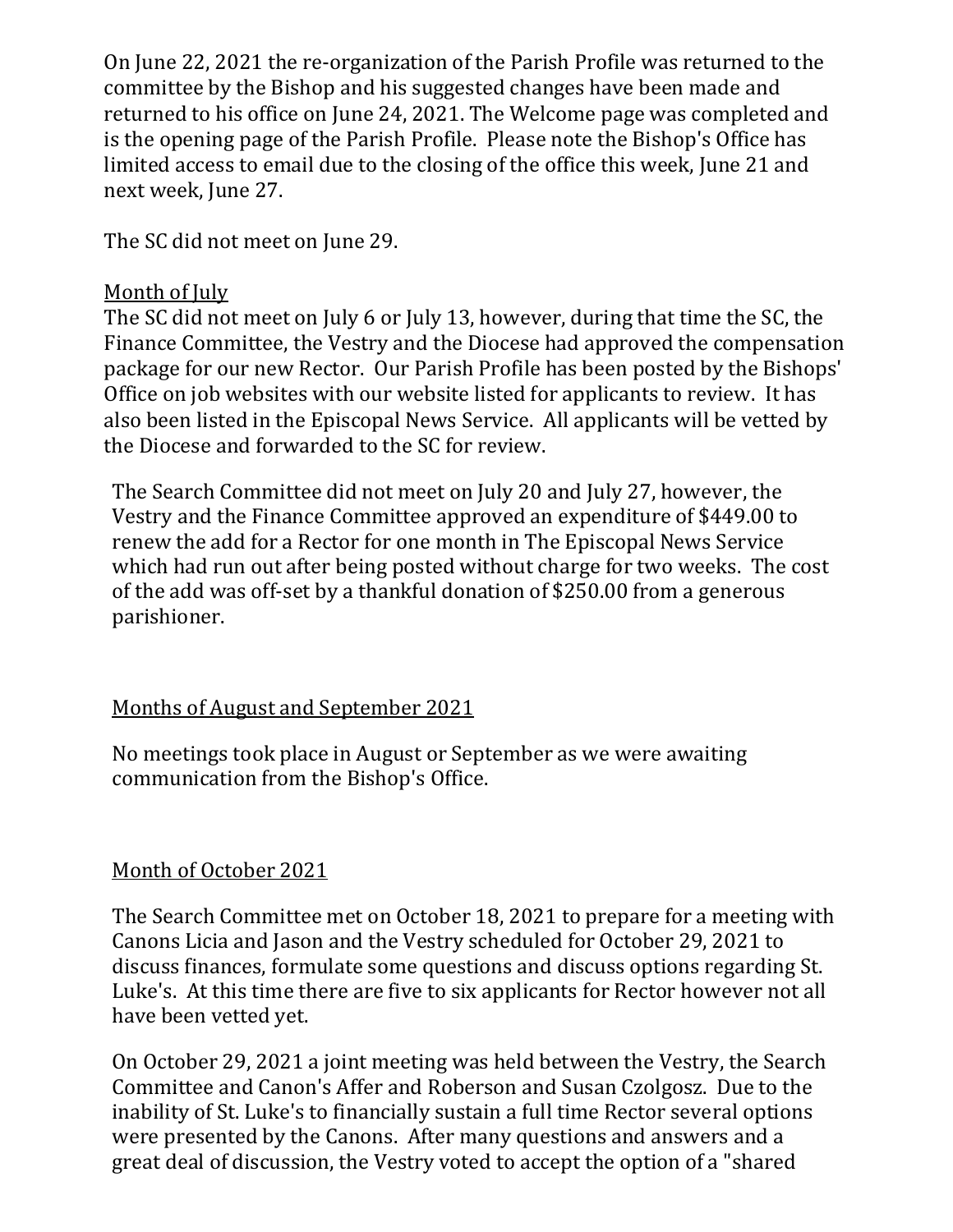priest" with another church. The Diocese will respond with information regarding the other church and applicants whom would accept the sharing option.

#### Month of November 2021

Since the Diocese was unable to respond to St. Luke's with any further information in November regarding the "shared priest", there were no meetings held with the Search Committee.

# Month of December 2021

A joint Zoom meeting took place on December 21, 2021 with Canon Roberson, Susan Czolgosz, the Search Committees and the Vestries of St. Luke's and the Church of the Advent, Palm City, to receive guidance and direction from the Office of the Diocese regarding the process of sharing a Rector. Introductions were made by all participants. The churches are 12 miles apart taking approximately 22 minutes of travel from one church to the other. Many emotions are in play with this process, however, faith, trust hope and love will encourage each other. The mechanics of the sharing process are one joint Search Committee and one Chaplain, a new job description, a combined compensation package, two different letters of agreement and financial projection for three years, combined parish profiles with a cover statement for the new sharing model (drafted by Canon Jason and Susan) and a combined posting with the Office of Transition Ministry (each church to complete their own). There are three remaining applicants interested in St. Luke's to be included in the process. Canon Jason will draft a new job description by January end. Interviews may be available by February or March.

# Rector Search Committee Synopsis Continuation Year 2022

# January 2022

On January 11, 2022 a joint meeting of the Search Committees of both St. Luke's and The Church of the Advent was held on Zoom. The purpose was to get to know each other better and to move forward with the task of preparing information for prospective Rector candidates interested in the shared option between two churches. Similarities of both churches were discussed which included our financial situation as well as our welcoming and diversified parishes. We are similar in that 80% of our parish profile parishioners are over the age of 65. Trends and changes in religion and church attendance were discussed.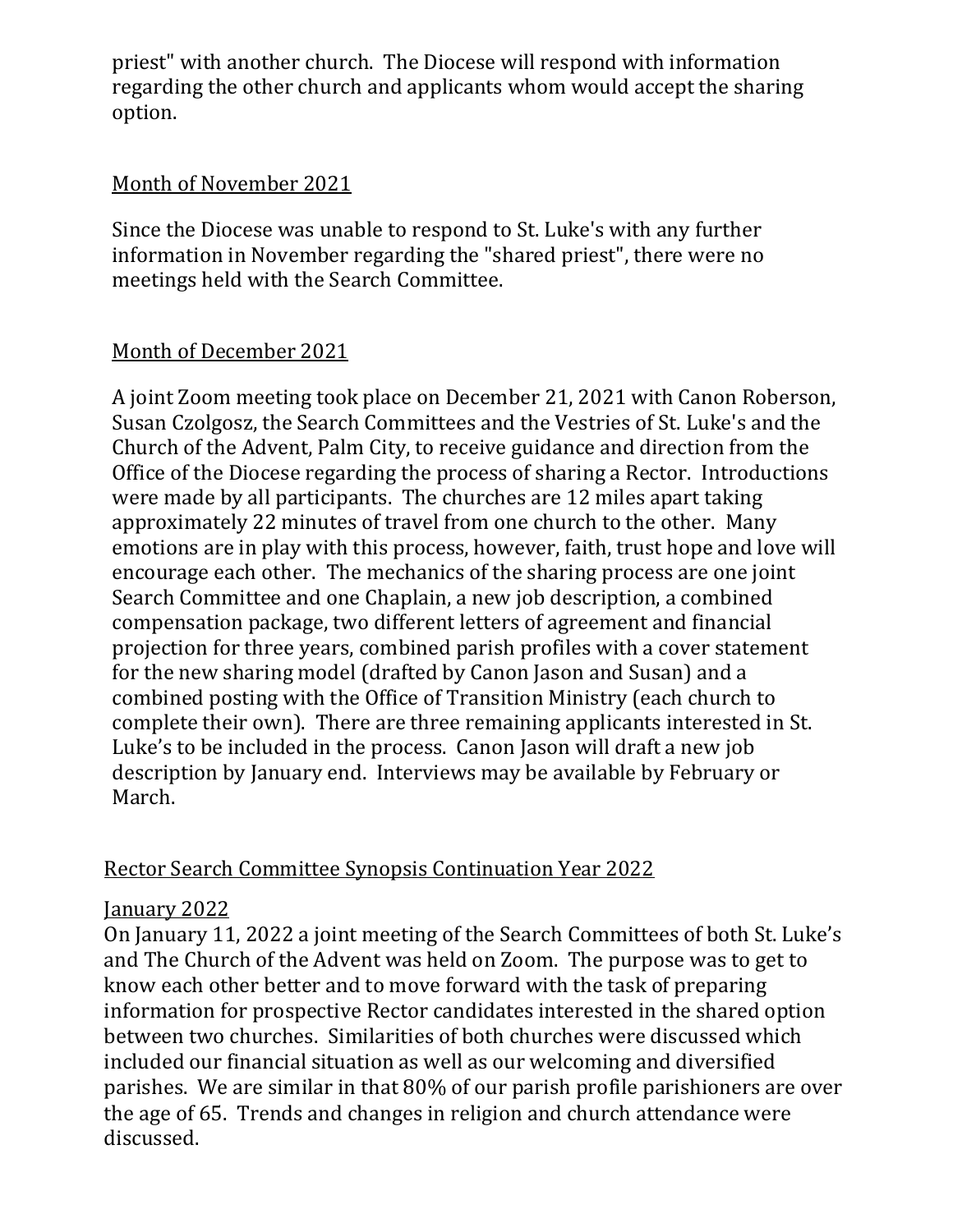On January 23, 2022, our parishioners attending our annual meeting were pleased to meet Senior Warden, Craig F. Bauzenberger, Sr. and Search Committee Chairman, Mike Quinn from The Church of the Advent. St. Luke's Senior Warden, Laurel Gallivan and Search Committee Chairperson, Vicki Zambardino will, in turn, attend the annual meeting of the Church of the Advent on January 30, 2022.

January 25, 2022, St. Luke's Search Committee met to adapt the draft of job title and description for a shared Rector. The adapted document will be sent to Advent for comment and to Canon Jason. The final document will be sent to the Bishop's Office with a welcome letter and other completed documents for posting in the Episcopal News Service and several websites.

February 18, 2022, The revised cover letter, job title and description for a "shared Rector", and the Parish Profiles from both Advent and St Luke's, requested by the Bishop's Office into one PDF file, has been forwarded to that office. We are awaiting comment from the Bishop's Office regarding the posting of those documents in the Episcopal News Service and several other websites.

March 5, 2022, The Vestries and the Search Committees from both Advent and St. Luke's met together in person for a social gathering. Neither church has had any comment from the Bishop's Office at this time.

March 21, 2022, We continue to await comment from the Bishop's Office.

March 29, 2022, Bishop Eaton set up a Zoom meeting with the Search Committees of St. Luke's and Advent to review the revised and re-submitted documents of February 18, 2022. The purpose of the meeting was to share his edits and suggestions regarding our Parish Profile. It was suggested that each community share in their uniqueness, but at the same time, share two or three common threads of information and also to include the progress made since Covid times. The most important items, which were originally included in the completed profile are, the CAT results, our finances and the Rector qualities we are looking for.

April 12, 2002, the St. Luke's Search Committee met regarding our Parish Profile. Bishop Eaton suggested we remove any redundancies and shorten our profile to fewer pages. The committee reviewed the profile page by page making suggestions for revision. Since then the Welcome page and the profile have been revised to be resubmitted to the Bishop's Office once again.

April 25, 2022, the new 12 page Parish Profile was submitted to Canon Jason. Material which was removed from the profile was placed on our website under